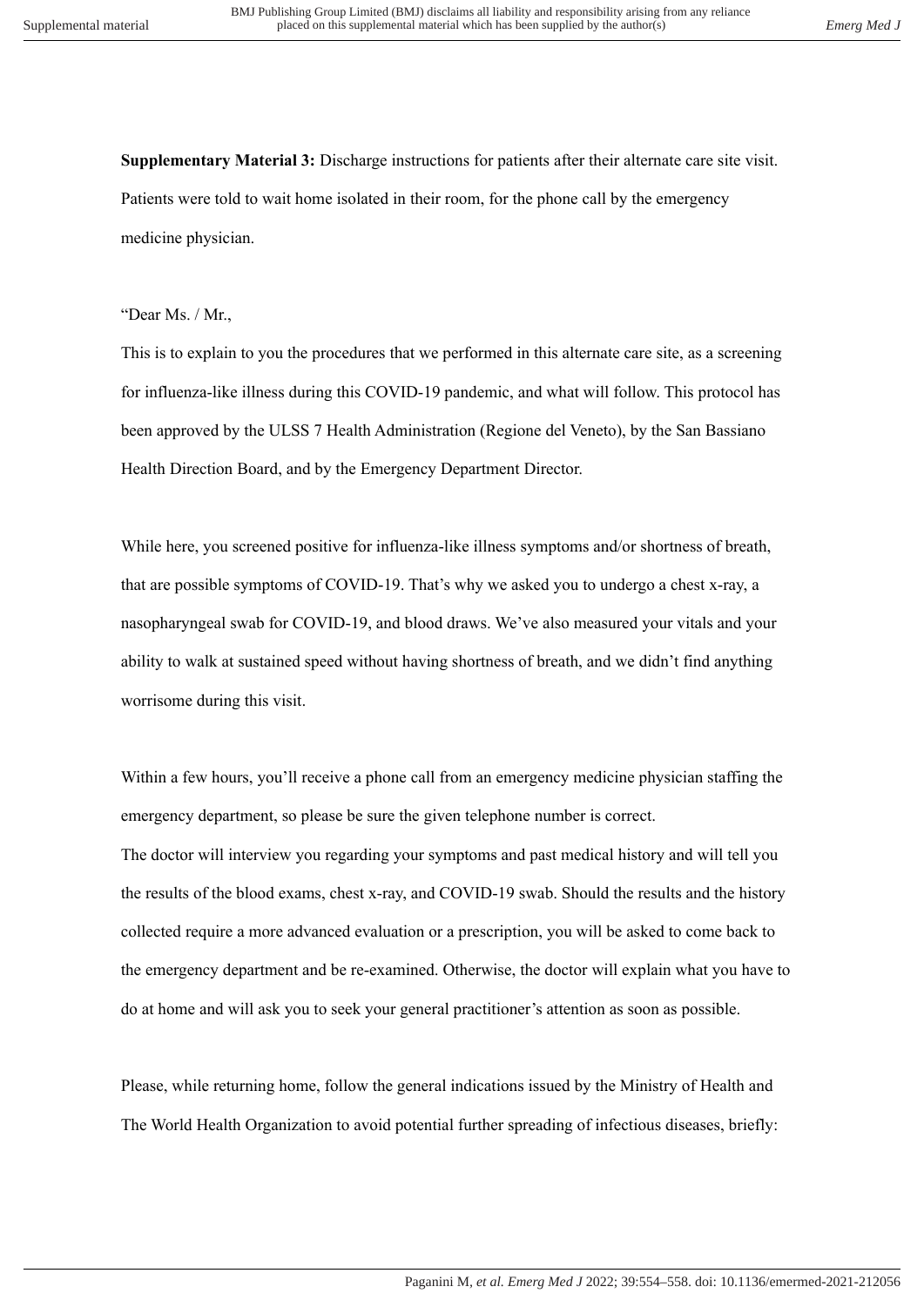wear a mask; wash your hands; keep social distance  $> 1$  m from other people at home; stay at home until the result of the COVID-19 swab is available and, if possible, wait in a separate room. Once at home, notice that any of the following are signs to come back for further evaluation:

- fever not disappearing after 5 days of proper therapy (according to a doctor's prescription);

- fever with chest or abdominal pain / intense cough;
- fever and shortness of breath;
- very high fever with shakings;
- fever with extreme lack of energy.

This is another list of signs or symptoms that need medical attention:

 $\rightarrow$  intense headache not controlled by common pain killers / associated with vomiting or confusion / or localized posteriorly;

 $\rightarrow$  diarrhea persisting for more than 3 days; vomiting for more than 24 hours (12 hours for children and the elderly); diarrhea or vomiting associated with intense abdominal pain that locates in a precise area of the belly;

 $\rightarrow$  pain to ears and/or throat: if intense and radiating to the head, if you can't speak adequately, or you have pain when swallowing.

 $\rightarrow$  intense red eye with pain

 $\rightarrow$  pruritic rash on the skin, located in a precise area, and elevated from the surface.

As explained before discharging, place your hand on your belly and count how many times you breathe per minute, several times a day. Should the rate exceed 25 per minute (for an adult or children aged 9 years or more) or exceed 30 per minute (for children aged less than 9 years), please come back to the emergency department or call the emergency medical service.